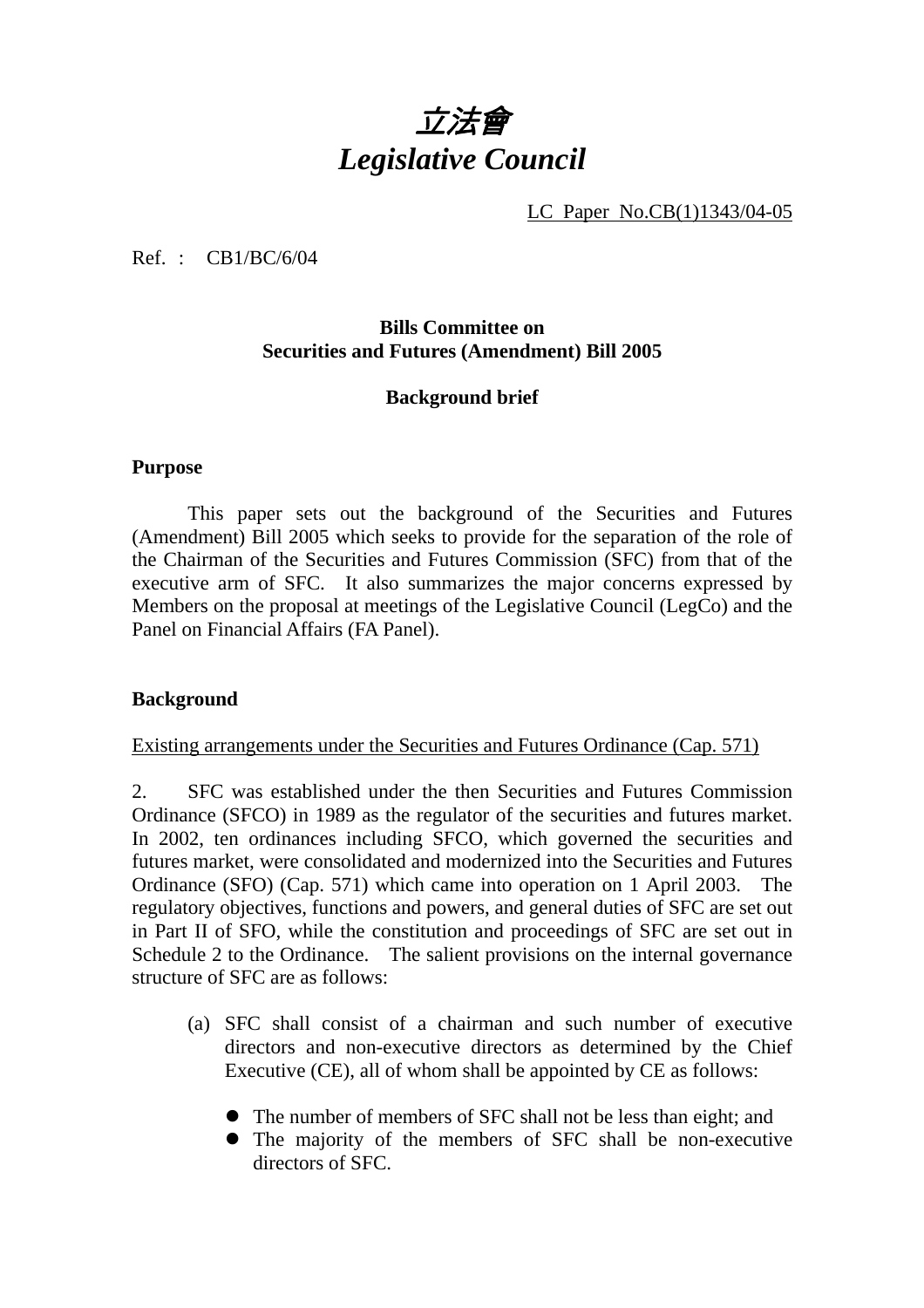- (b) The Chairman of SFC shall, by virtue of holding that office, be regarded as an executive director of SFC.
- (c) CE may appoint an executive director of SFC as the Deputy Chairman of SFC.
- (d) The terms and conditions of the office of a member of SFC (whether as the chairman, deputy chairman or otherwise) shall be determined by CE.

3. Currently, the Chairman of SFC heads both the governing body as well as the executive arm of the Commission.

#### Proposed changes

4. In an effort to continually enhance the regulatory structure for the securities and futures market in Hong Kong and to ensure the effective functioning of SFC to meet challenges of the future, the Administration has proposed to improve the governance structure of SFC by separating the role of the SFC Chairman from that of the executive arm. Under the proposed structure, the Commission will be led by a non-executive chairman while the executive arm will be headed by a chief executive officer (CEO). The respective role and responsibilities of the non-executive chairman and CEO are as follows:

- (a) The SFC Chairman will not be involved in the day-to-day regulatory work. He/she should not influence the decisions of the executive arm on individual cases being reviewed or investigated. The Chairman should focus on the following-
	- establishing and developing an effective governing body;
	- $\bullet$  setting agenda and establishing priorities;
	- facilitating effective contribution of non-executive directors; and
	- representing SFC publicly in liaison with local and international financial institutions and other stakeholders.
- (b) The CEO will take up the executive responsibility on the day-to-day running of SFC. He/She should implement the objectives, policies and strategies agreed by the SFC governing body. The CEO's key responsibilities include-
	- reporting to the governing body regularly with appropriate, timely and quality information;
	- ! informing and consulting the Chairman on all matters of significance to SFC;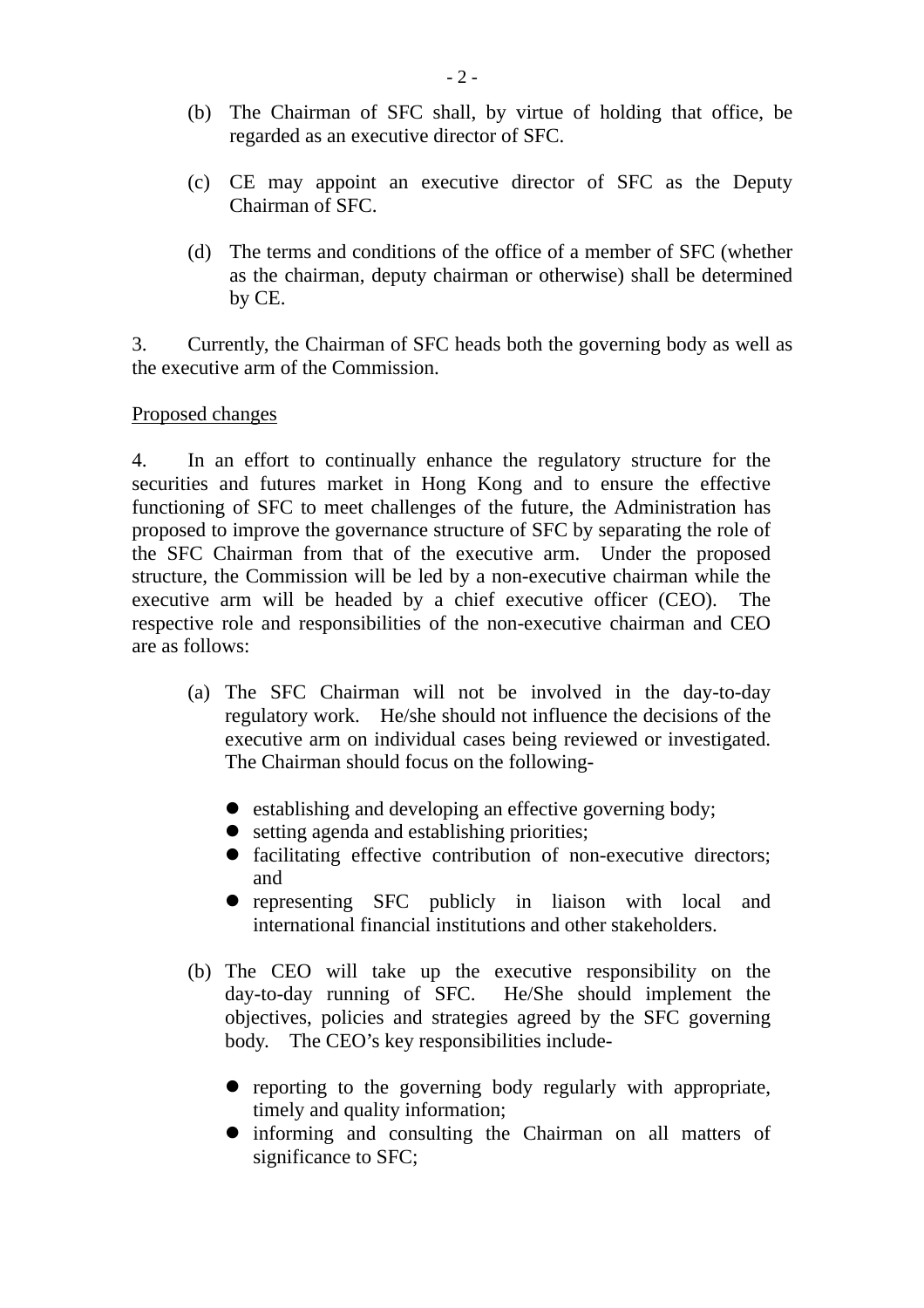- ! developing and delivering the strategic objectives agreed with the governing body; and
- ! overseeing the day-to-day operation and regulatory work of the Commission and ensuring that the Commission is equipped with the necessary staffing and financial and risk management system for its mission.

5. According to the Administration, the proposed separation of functions of the Chairman and CEO of SFC is in line with the best governance practice both locally and internationally. For example, a similar governance structure is also adopted for regulators and public bodies such as the Mandatory Provident Fund Schemes Authority and the Airport Authority. To put in place the proposed changes, the Administration has introduced the Securities and Futures (Amendment) Bill 2005 into LegCo on 6 April 2005. In gist, the Bill provides for the removal of the executive director status of the Chairman of SFC, the power of CE to appoint a CEO for SFC, an excess of non-executive directors over executive directors on the SFC, and related and incidental matters.

# **Major views and concerns expressed by Members**

Scrutiny of the Securities and Futures Bill

6. The question of separating the functions of the SFC Chairman from those of the executive arm was first raised by some Members in the course of scrutinizing the Securities and Futures Bill in 2002. When considering the aforesaid Bill during the Committee Stage at the Council meeting on 13 March 2002, Mr Henry WU stated his view that the proposed provisions relating to the Chairman and members of SFC as set out in Schedule 2 of the Bill should be reviewed. To put in place an effective governance structure for enhancing the transparency, accountability and responsibility of SFC, it was specifically suggested that the post of the chairman should be split into the posts of a non-executive chairman and a CEO.

7. Subsequently, Mr Henry WU raised a written question at the Council meeting on 7 July 2004 to enquire whether the Administration would change the existing structure of SFC as provided under SFO in which the chairman also performed executive functions.

# Consideration by the Panel on Financial Affairs

8. The FA Panel discussed the Administration's splitting proposal at its meetings on 10 November 2004, 3 January 2005 and 17 February 2005. It has also invited submissions and exchanged views with SFC, professional bodies, associations of the securities and futures industry and academics. A majority of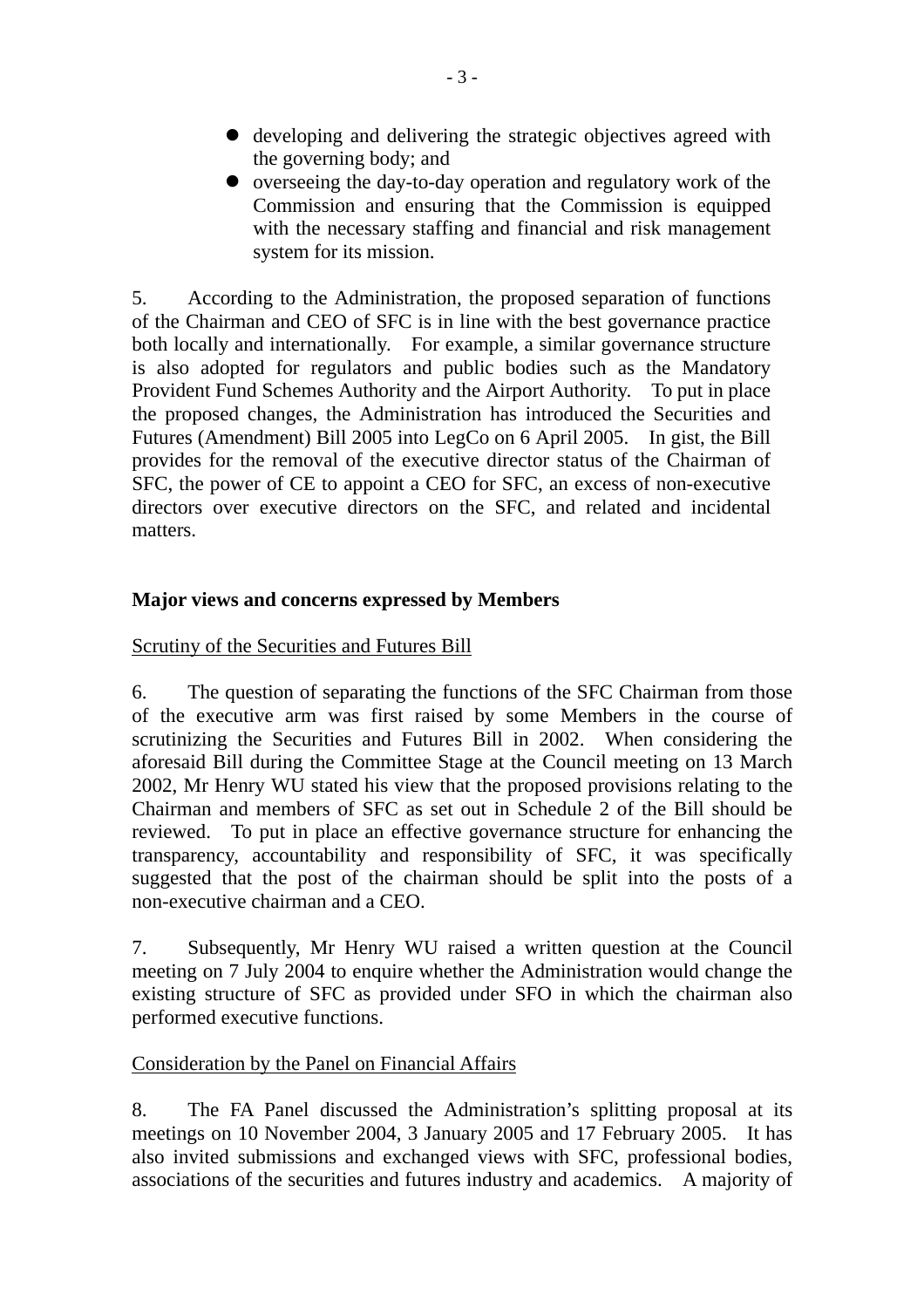the organizations/individuals who have submitted views to the Panel expressly state that they support the splitting proposal while two indicate their objection. Some of the submissions have also expressed certain views and concerns on the proposal. A summary of the views submitted to the FA Panel is at the **Appendix**.

9. Members of the FA Panel have divided views on the splitting proposal. While some members support the proposal in principle for enhancing the governance structure of SFC, some members either do not support or express reservation on the proposal. Despite divided views among members, the Panel passed a motion at the meeting on 17 February 2005 supporting the splitting proposal in principle. The major areas of concern raised by members are summarized in the following paragraphs.

# *Position of the SFC*

10. The Panel is keenly aware of the need to examine the views of SFC as the Bill has a direct bearing on its governance structure. Members note from SFC's submission that all SFC Board members agree in principle to the proposed split but are concerned about how the actual functions can be split between the posts of the chairman and the CEO. The majority of Board members have also expressed doubt on whether the chairmanship could be a part-time post, given the complexity and range of policy and regulatory issues that SFC has to handle. They also consider that it may not be easy to find a suitable candidate for the chairman post. The Panel also notes SFC's view that the Bill should not be taken as a reflection of the existing governance of the Commission which has been working well.

# *Appropriateness of splitting the chairman post*

11. Whilst noting the Administration's view that the split model is in line with the best governance practice both locally and internationally, some Panel members point out that the splitting arrangement adopted by the Financial Services Authority in the United Kingdom and the Swedish Financial Supervisory Authority have only been implemented since 2003. The effectiveness or otherwise of the arrangement has yet to be tested. They therefore urge for careful consideration on whether the same practice should be adopted for SFC. Some members further query why the Administration has not adopted a consistent approach for the governance structure of public bodies by applying a similar split of functions on other regulators such as the Hong Kong Monetary Authority and the Office of the Telecommunications Authority.

12. Noting that the incumbent Chairman of SFC currently chairs the Technical Committee of the International Organization for Securities Commissions (IOSCO), some members are concerned whether changing the SFC chairman post into a non-executive post will have any impact on SFC's international status and its participation in IOSCO. In this regard, the Panel notes from the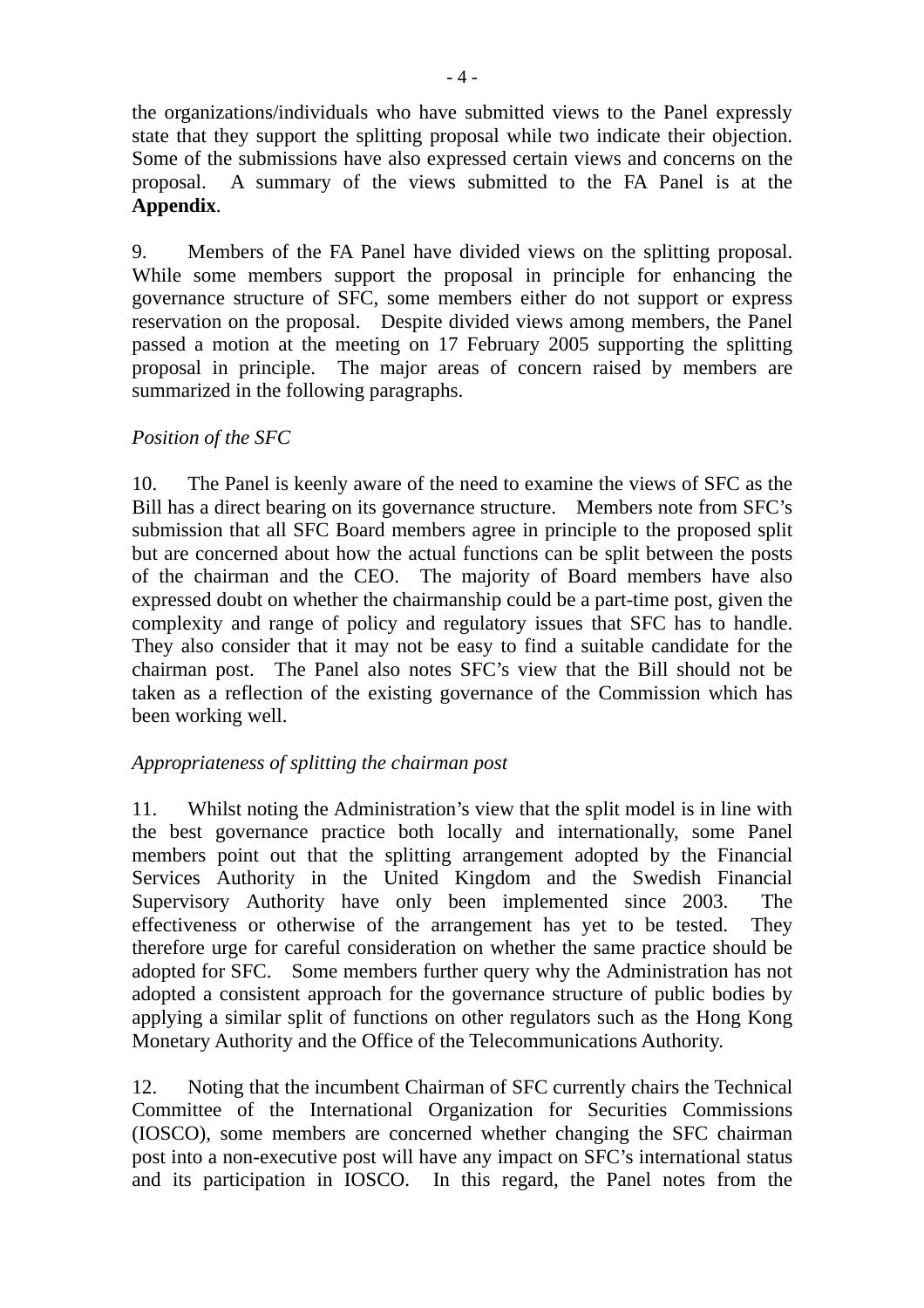Secretary General of IOSCO that the appointment of the IOSCO Technical Committee chairman is "a personal appointment based on the recognized experience and authority of the appointee" in providing strong input to the work of the organization, rather than on the executive nature or otherwise of the post held by the person.

# *Appointment of the Chairman*

13. On the selection and appointment of the Chairman of SFC, some members are concerned about the lack of transparency in the existing appointment system under which appointments to public bodies are made by CE and doubt whether the appointment would be based on political considerations. There is a view that the appointment of the SFC Chairman should be endorsed by the legislature, similar to the appointment procedures for the Chairman of the Securities and Exchange Commission in the United States. Some other members however express reservation on this arrangement as it will render the appointment exercise highly politicized.

14. Panel members have also discussed the pros and cons of conducting a global search in order to identify the most suitable candidate for the chairman post. There is a suggestion that the candidate should be selected by an independent nomination/appointment committee comprising members from the industry, academia and the public. The Panel nevertheless notes the Administration's stance that it does not consider it necessary to make changes to the existing appointment system which has been operating efficiently and effectively in the appointment of public offices.

# *Independence of the Chairman*

15. The Panel notes that to safeguard independence of the SFC Chairman, the current provisions in SFO concerning the avoidance of conflict of interests will apply. In addition, the Chairman should not have any material interest or active involvement in listed companies. Some members are concerned whether such detachment from the market is realistic and whether this will result in the Chairman's over-reliance on the CEO.

16. On the level of remuneration for the chairman post, some members consider that to ensure the appointment of a candidate who is professional, independent and free from any real or perceived conflict of interests, a reasonable level of remuneration should be offered for the post. Given the important role and functions of SFC, it may be necessary for the Chairman of SFC to work full-time and be fully remunerated. Otherwise, there is a high likelihood for the Administration to appoint a candidate from the limited pool of tycoons or businessmen who do not need the financial support of a fully remunerated full-time job. In this connection, the Panel notes that in setting the level of remuneration for the chairman post, the Administration will take into account factors such as the nature of the chairman post as a service for the community,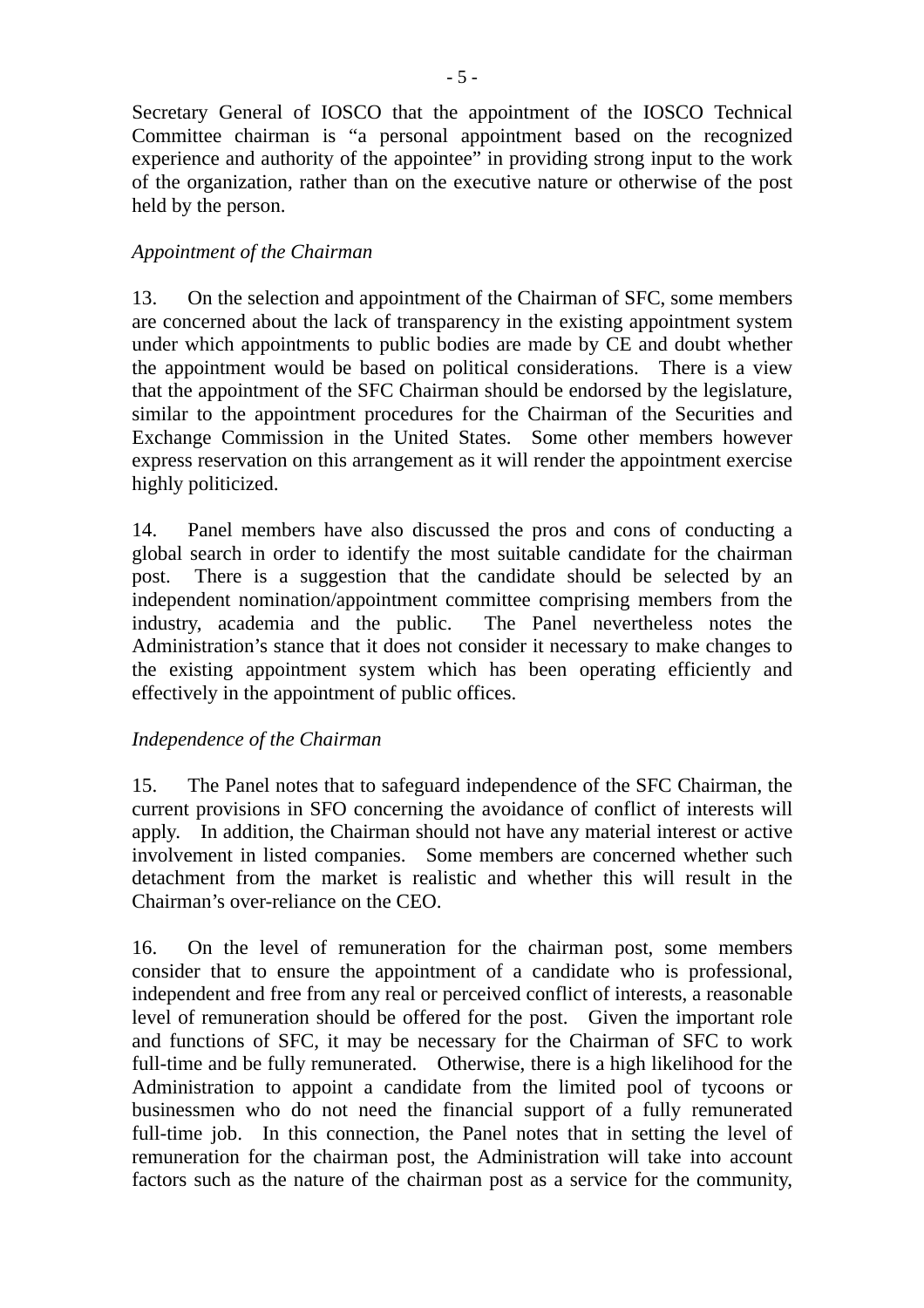relativity with the remuneration of non-executive chairmen of other statutory or public bodies, as well as relativity with the remuneration of non-executive directors of SFC. Moreover, the Administration has preferred not to categorize the non-executive chairman post as part-time or full-time, given that the Chairman is expected to spend as much time as is appropriate to fulfill his/her role and responsibilities.

# *Division of responsibilities between the Chairman and the CEO*

17. Concern has been raised on the practical implementation of the proposal in terms of the division of responsibilities between the SFC Chairman and the CEO, notably the possible overlapping of responsibilities between the two and the impact of such overlapping on the operational efficiency of SFC. Some members have referred to the scenario in which the incumbents of the two posts have conflicting views, and asked whether the difference in opinion will affect the operation of SFC. The Panel notes the Administration's explanation that there is no question of conflicting interests or views between the Chairman and the CEO as they share the common objectives in discharging their duties, i.e. maintaining the status of Hong Kong as an international financial centre and enhancing the protection for investors.

# *Timing for implementing the splitting proposal for Hong Kong*

18. As the SFO has only commenced operation in 2003, some members do not see any strong justification for making the proposed significant changes to the governance structure of SFC. In view of the important regulatory role of SFC and the fact that no major problems have been identified in the existing governance structure, they opine that the splitting proposal should not be implemented in a hasty manner. As the incumbent Chairman of SFC will leave office upon the expiry of his current contract in September 2005, members have enquired about the arrangement for the chairman post if the legislative amendments for implementing the split are not passed in time before his departure in September 2005.

19. The Panel has been advised that pending the enactment of the Bill, the existing governance structure of SFC will be maintained and the Administration will proceed to recruit a suitable person to fill the post to be vacated by the incumbent Chairman. In case there is a time gap between the departure of the incumbent Chairman and the implementation of the Bill, if enacted, it will be made clear to the selected candidate that upon the passage of the Bill which will give effect to the splitting proposal, he/she will take up the CEO post to head the executive arm of the Commission and a new SFC Chairman will be appointed.

Council Business Division 1 Legislative Council Secretariat 21 April 2005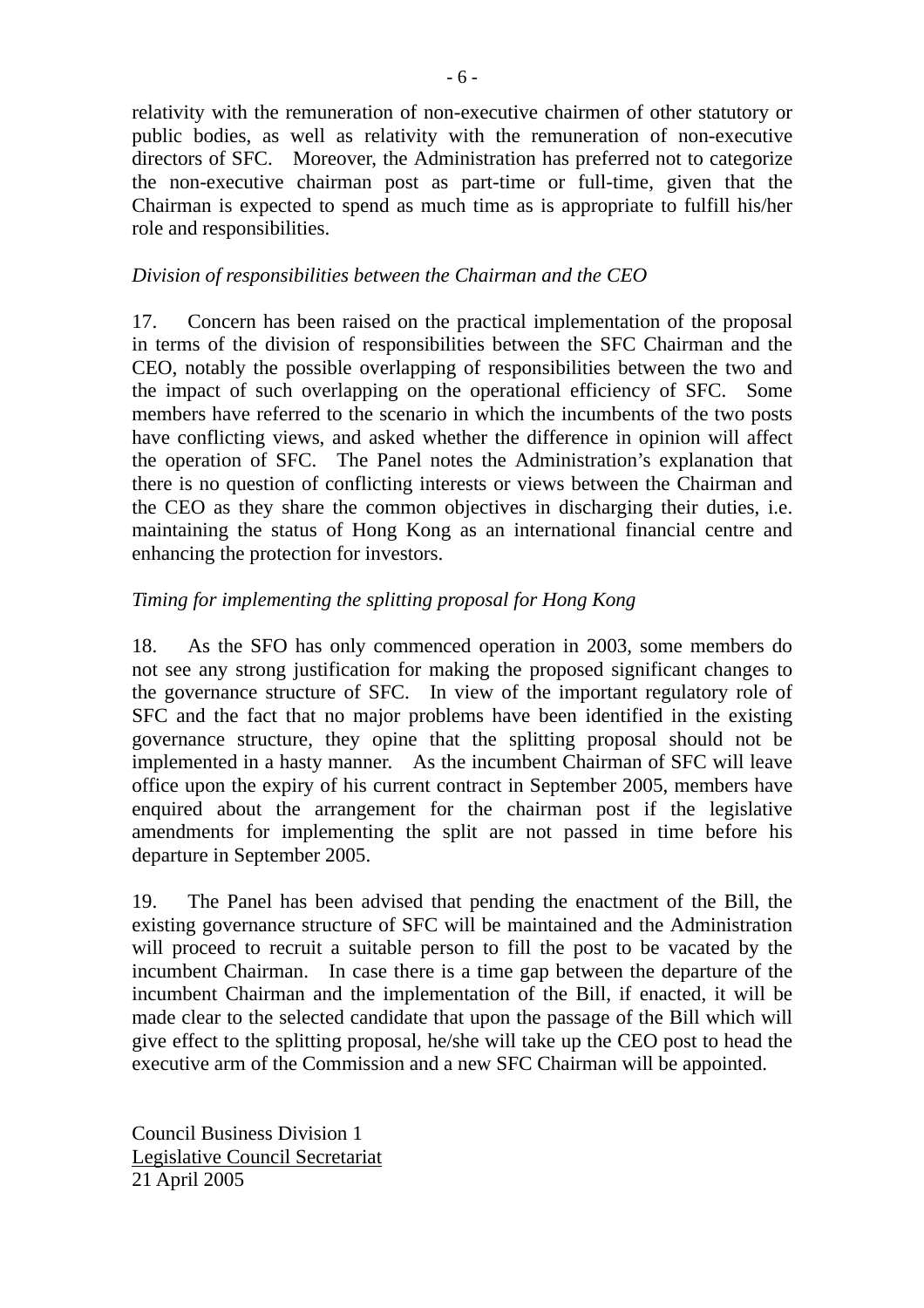# **Appendix**

# **Proposal of splitting the post of the Chairman of Securities and Futures Commission into a non-executive chairman post and a chief executive officer post**

#### **Summary of views submitted to the Panel on Financial Affairs**  (Position as at 3 January 2005)

# **Part A Major views of the organizations attending the meeting**

|                                                                                                                                                       | <b>Splitting the</b><br><b>SFC</b> chairman post into<br>non-executive chairman and<br><b>CEO</b> posts                                                                                                                                                                               | <b>Full-time or part-time</b><br>chairman                                                                                                                                                         | <b>Remuneration</b>                                                                                                 | <b>Timeframe for the</b><br>proposed changes                                                                        |
|-------------------------------------------------------------------------------------------------------------------------------------------------------|---------------------------------------------------------------------------------------------------------------------------------------------------------------------------------------------------------------------------------------------------------------------------------------|---------------------------------------------------------------------------------------------------------------------------------------------------------------------------------------------------|---------------------------------------------------------------------------------------------------------------------|---------------------------------------------------------------------------------------------------------------------|
| <b>Securities and Futures</b><br>Commission (SFC)<br>(LC Paper No.<br>$CB(1)$ 547/04-05(04))                                                          | All Board members<br>Agree to the split in<br>principle<br>The real practical issue is<br>$\bullet$<br>how the actual functions<br>could be split between the<br>two posts<br><b>Most Board members</b><br>Express concern that it<br>may not be easy to find a<br>suitable candidate | Majority of Board<br>members<br>Doubt that the<br>chairman could be<br>part-time, given the<br>complexity and range<br>of policy and<br>regulatory issues that<br>the Commission has<br>to handle |                                                                                                                     | Some Board members<br>Question why a<br>change needs to be<br>brought about now<br>and in such a short<br>timeframe |
| Professor Simon SM HO<br>Dean and Professor<br><b>School of Business</b><br>Hong Kong Baptist<br>University<br>(LC Paper No.<br>$CB(1)631/04-05(01))$ | Supports strongly the<br>$\bullet$<br>proposal to strengthen the<br>internal governance<br>practice and to enhance<br>the effective functioning<br>of SFC                                                                                                                             |                                                                                                                                                                                                   | The<br>non-executive<br>chairman should<br>an honorary<br>be<br>public office but<br>not a paid job.<br>Cost-saving | The proposal<br>should be<br>implemented when<br>the contract of the<br>current chairman<br>expired to<br>minimize  |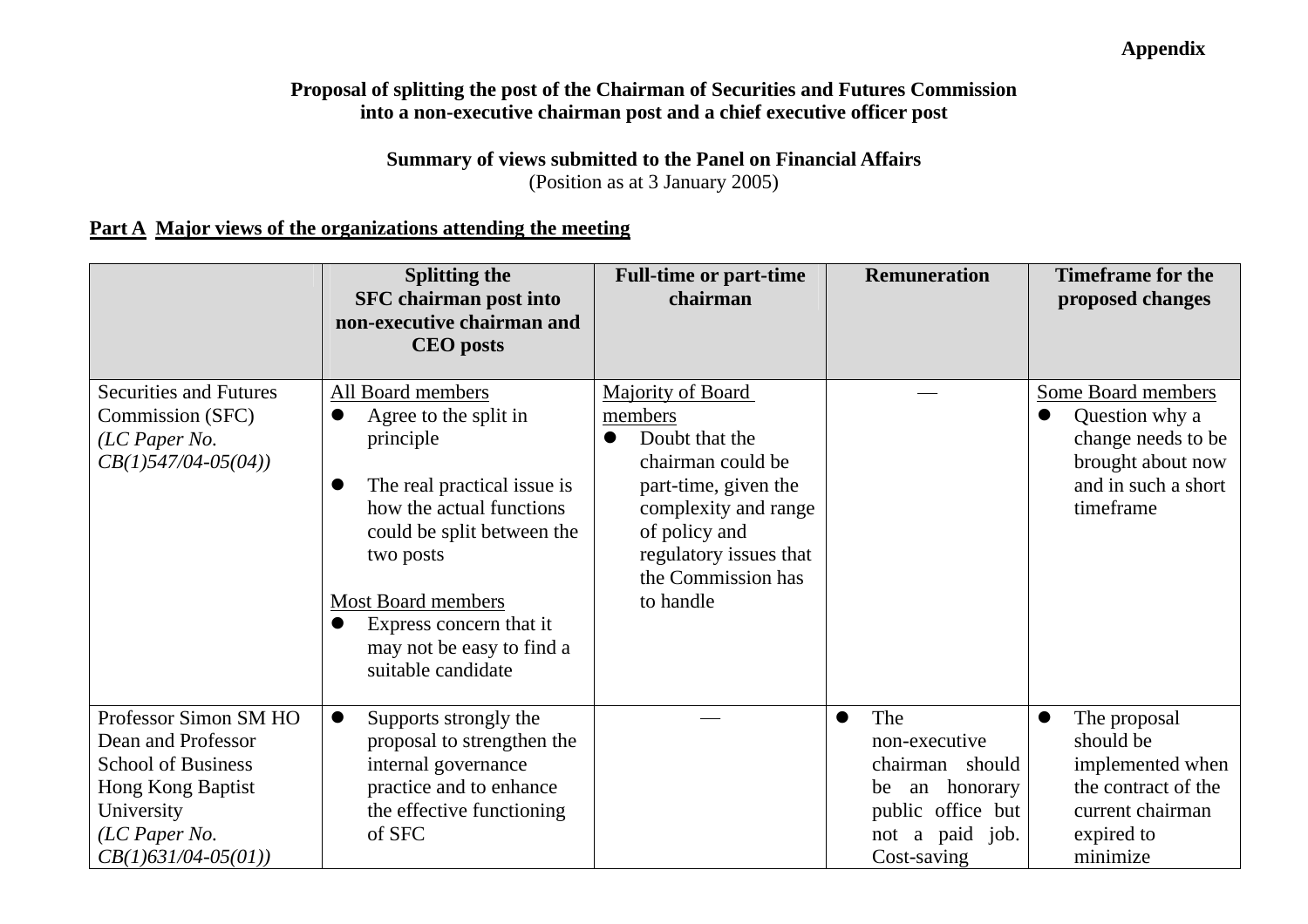|                                                                                                            | <b>Splitting the</b><br><b>SFC</b> chairman post into<br>non-executive chairman and<br><b>CEO</b> posts                                                                                                    | <b>Full-time or part-time</b><br>chairman | <b>Remuneration</b>                                                                                                                                                   | <b>Timeframe for the</b><br>proposed changes |
|------------------------------------------------------------------------------------------------------------|------------------------------------------------------------------------------------------------------------------------------------------------------------------------------------------------------------|-------------------------------------------|-----------------------------------------------------------------------------------------------------------------------------------------------------------------------|----------------------------------------------|
|                                                                                                            | Agrees with the role of the<br>0<br>non-executive chairman<br>and the CEO as suggested<br>in the Administration's<br>paper                                                                                 |                                           | should not be the<br>reason for having<br>non-executive<br>a<br>chairman                                                                                              | unnecessary<br>intervention                  |
| <b>Hong Kong Securities</b><br><b>Professionals Association</b><br>(LC Paper No.<br>$CB(1)$ 547/04-05(05)) | Fully agrees with the<br>proposal<br>Should be very cautious in<br>choosing the candidates<br>for the two posts                                                                                            |                                           |                                                                                                                                                                       |                                              |
| Hong Kong Securities &<br><b>Futures Industry Staff</b><br>Union<br>(LC Paper No.<br>$CB(1)547/04-05(06))$ | No comment on the<br>●<br>restructuring proposal of<br>the senior management<br>The chairman and CEO<br>must have sufficient<br>knowledge about the<br>operation of the securities<br>and futures industry |                                           | It may not be<br>$\bullet$<br>easy to find a<br>suitable candidate<br>for the chairman<br>post given the<br>low level of<br>remuneration and<br>other<br>requirements |                                              |
| The Institute of Securities<br><b>Dealers Limited</b>                                                      | Supports the splitting<br>$\bullet$<br>proposal in principle<br>Knowledge of local<br>market and ability to                                                                                                |                                           |                                                                                                                                                                       |                                              |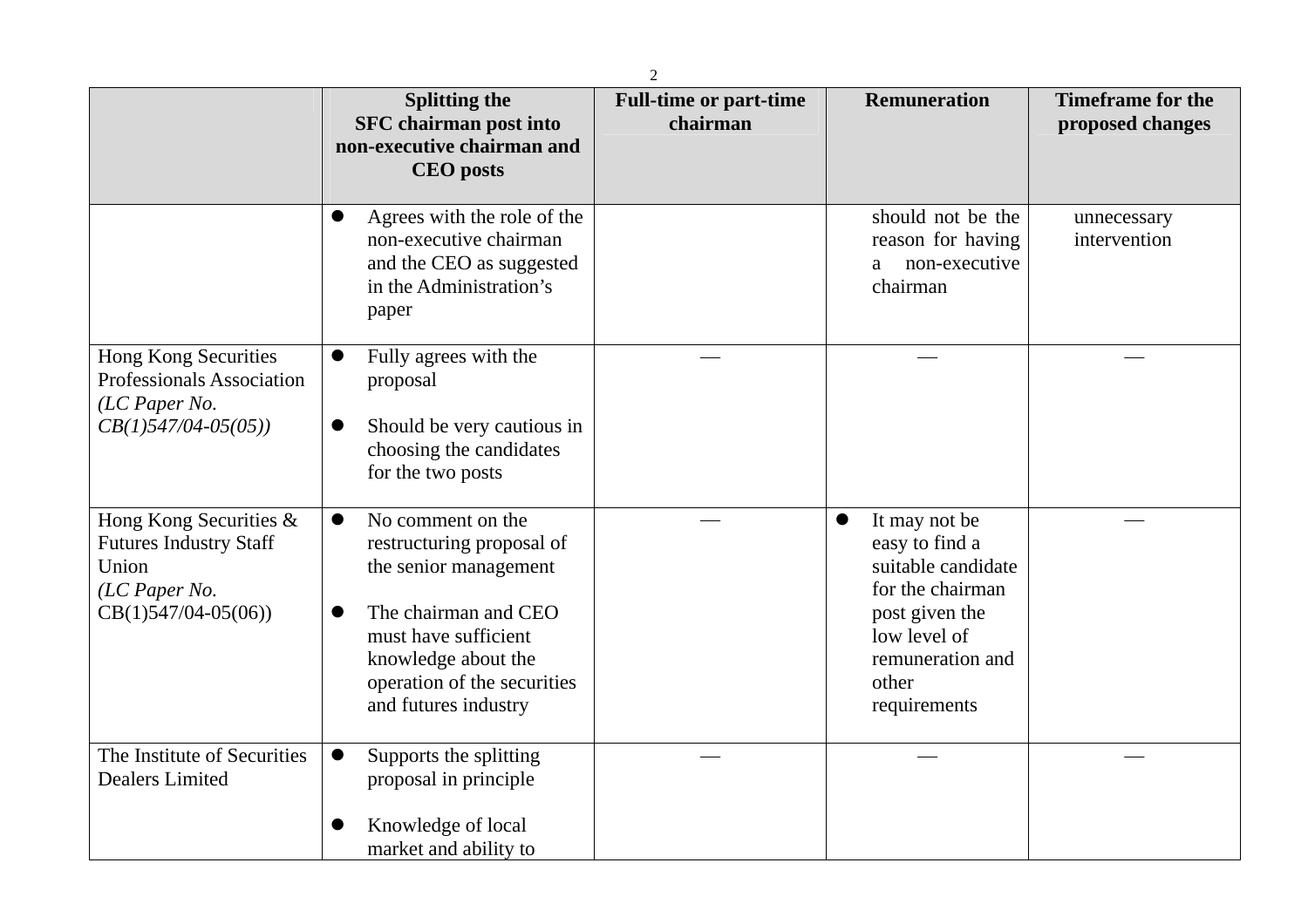|                                                                                                        | <b>Splitting the</b><br><b>SFC</b> chairman post into<br>non-executive chairman and<br><b>CEO</b> posts                                                                                                 | <b>Full-time or part-time</b><br>chairman                                                  | <b>Remuneration</b>                                                                                                                 | <b>Timeframe for the</b><br>proposed changes                                                                                                                                                                                    |
|--------------------------------------------------------------------------------------------------------|---------------------------------------------------------------------------------------------------------------------------------------------------------------------------------------------------------|--------------------------------------------------------------------------------------------|-------------------------------------------------------------------------------------------------------------------------------------|---------------------------------------------------------------------------------------------------------------------------------------------------------------------------------------------------------------------------------|
|                                                                                                        | maintain close liaison with<br>the industry are crucial<br>criteria in the selection of<br>candidates for the<br>chairman and CEO posts                                                                 |                                                                                            |                                                                                                                                     |                                                                                                                                                                                                                                 |
| The Hong Kong Society<br>of Financial Analysts<br>Limited<br>$(LC$ Paper No.<br>$CB(1)$ 547/04-05(07)) | There are some merits of<br>$\bullet$<br>the splitting proposal<br>The chairman post must<br>be filled on the basis of<br>professional and ethical<br>merit, and must not be a<br>political appointment |                                                                                            | Both the<br>$\bullet$<br>chairman and<br>CEO should be<br>remunerated at<br>full market rates                                       | The decision of<br>separating the duties of<br>the chairman and CEO<br>is a complex one and<br>needs to be made after<br>considerable<br>consultation.<br>The<br>hiring of the chairman<br>and CEO must not be<br>done in haste |
| Hong Kong Stockbrokers<br><b>Association Limited</b><br>(LC Paper No.<br>$CB(1)$ 547/04-05(08))        | The separation of roles<br>will have a number of<br>advantages<br>Whether the chairman is<br>an executive or<br>non-executive needs to be<br>addressed                                                  | Whether the<br>$\bullet$<br>chairman is full-time<br>or part-time needs to<br>be addressed | <b>Expresses</b><br>concern about the<br>remuneration<br>package of the<br>chairman post<br>and how the<br>package is<br>determined |                                                                                                                                                                                                                                 |
| <b>ACI</b> – The Financial<br>Markets Association of                                                   | Supports the splitting<br>proposal to enhance the                                                                                                                                                       |                                                                                            |                                                                                                                                     |                                                                                                                                                                                                                                 |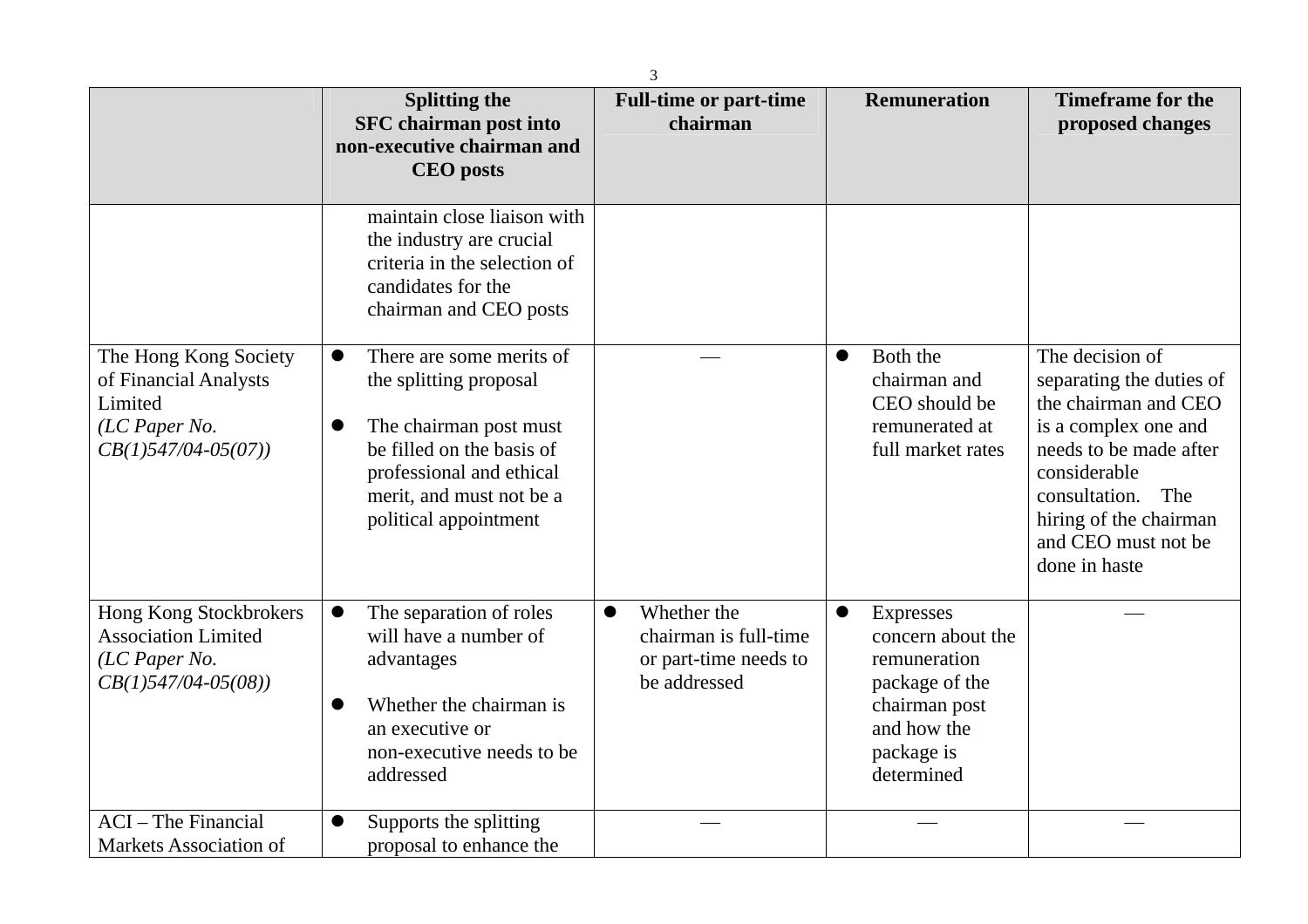|                                                                                                                    | <b>Splitting the</b><br><b>SFC</b> chairman post into<br>non-executive chairman and<br><b>CEO</b> posts                                                                                                                                                                        | <b>Full-time or part-time</b><br>chairman                                              | <b>Remuneration</b>                                                                                                                                                                                             | <b>Timeframe for the</b><br>proposed changes |
|--------------------------------------------------------------------------------------------------------------------|--------------------------------------------------------------------------------------------------------------------------------------------------------------------------------------------------------------------------------------------------------------------------------|----------------------------------------------------------------------------------------|-----------------------------------------------------------------------------------------------------------------------------------------------------------------------------------------------------------------|----------------------------------------------|
| Hong Kong<br>(LC Paper No.<br>$CB(1)631/04-05(02))$                                                                | transparency and<br>credibility of SFC<br>provided that the proposal<br>is implemented in a proper<br>manner that the smooth<br>work flow of SFC will be<br>maintained                                                                                                         |                                                                                        |                                                                                                                                                                                                                 |                                              |
| Hong Kong Institute of<br><b>Certified Public</b><br><b>Accountants</b><br>(LC Paper No.<br>$CB(1)$ 547/04-05(15)) | Supports the principle of<br>splitting the chairman post<br>into chairman and CEO<br>posts<br>To avoid any confusion of<br>roles and overlapping of<br>responsibilities, the<br>chairman should ideally be<br>an independent<br>non-executive member of<br>the governing board | Not necessary to<br>define the chairman<br>as a "full-time" or<br>"part-time" chairman | The chairman<br>should be<br>adequately<br>remunerated<br>having regard to<br>his role and<br>responsibilities as<br>well as the fact<br>that he should be<br>non-executive<br>and is not an<br>employee of SFC |                                              |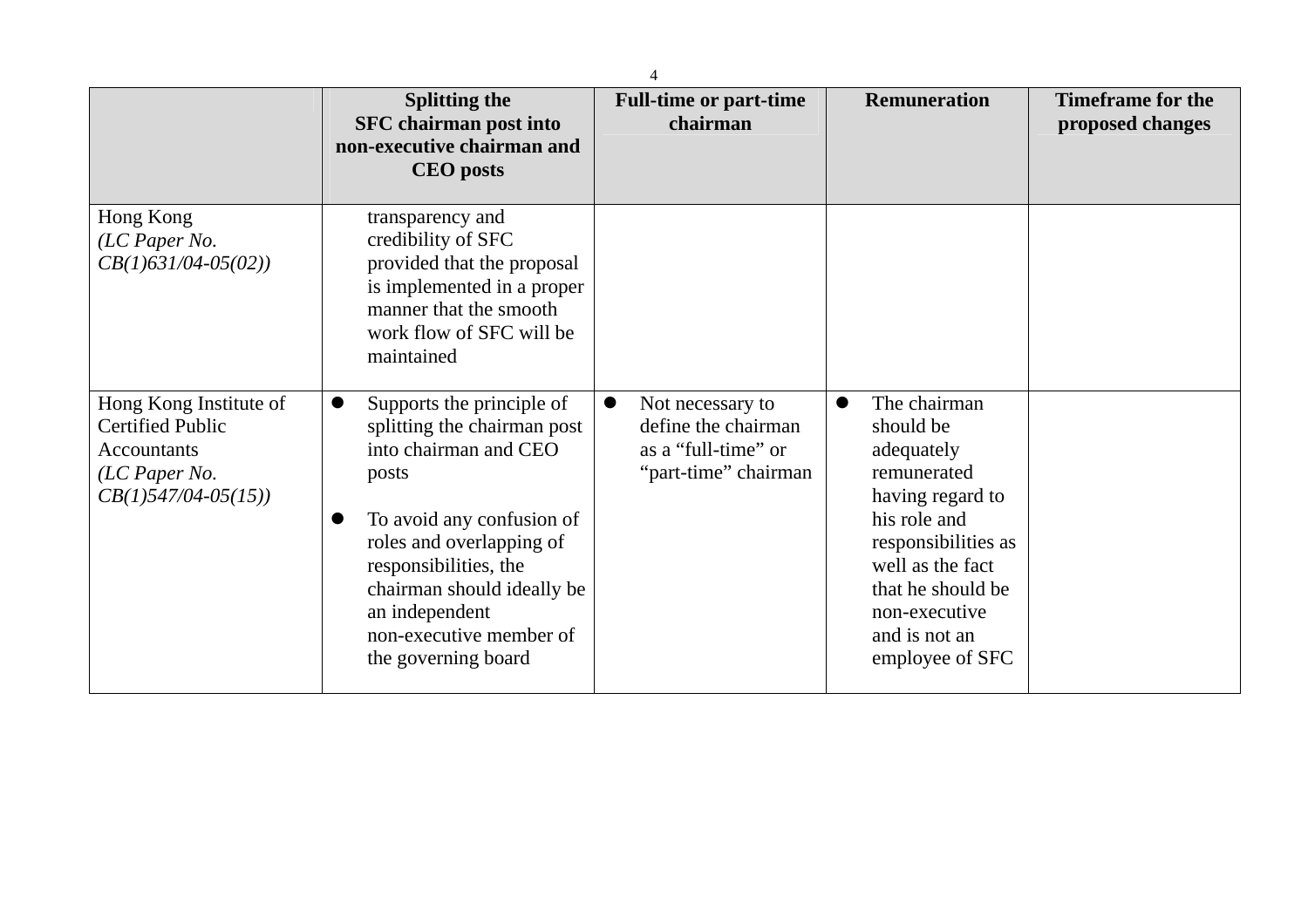5

# **Part B** Major views of the organizations/academics not attending the meeting

|                                                                                                                                                                     | <b>Splitting the</b><br><b>SFC</b> chairman post into<br>non-executive chairman and<br><b>CEO</b> posts        | <b>Full-time or part-time</b><br>chairman                                                                                                                                                                                                                                                                                                                                             | <b>Remuneration</b> | <b>Timeframe for the</b><br>proposed changes                                                              |
|---------------------------------------------------------------------------------------------------------------------------------------------------------------------|----------------------------------------------------------------------------------------------------------------|---------------------------------------------------------------------------------------------------------------------------------------------------------------------------------------------------------------------------------------------------------------------------------------------------------------------------------------------------------------------------------------|---------------------|-----------------------------------------------------------------------------------------------------------|
| The Law Society of Hong<br>Kong (Securities Law<br>Committee)<br>(LC Paper No.<br>$CB(1)$ 547/04-05(10))                                                            | Supports the split<br>$\bullet$<br>Supports the proposal that<br>$\bullet$<br>the chairman be<br>non-executive | If the chairman is to<br>$\bullet$<br>be the public face of<br>SFC, the chairman<br>should be full-time<br>To make the<br>$\bullet$<br>chairman post a<br>part-time position<br>will send a wrong<br>message to the<br>market. It would<br>not be easy to find a<br>suitable candidate<br>who has absolutely<br>no conflicts of<br>interest to fill the<br>part-time chairman<br>post |                     | The timing is<br>rushed and more<br>time should be<br>taken to consider<br>the details of the<br>proposal |
| Dr Stanley C K HOI<br><b>Associate Professor</b><br>Department of Finance $\&$<br>Insurance<br><b>Lingnan University</b><br>(LC Paper No.<br>$CB(1)$ 547/04-05(11)) | Expresses concern about<br>$\bullet$<br>the appropriateness of a<br>non-executive chairman                     | It would seem<br>$\bullet$<br>appropriate to<br>provide a full-time<br>status to the chairman<br>post                                                                                                                                                                                                                                                                                 |                     |                                                                                                           |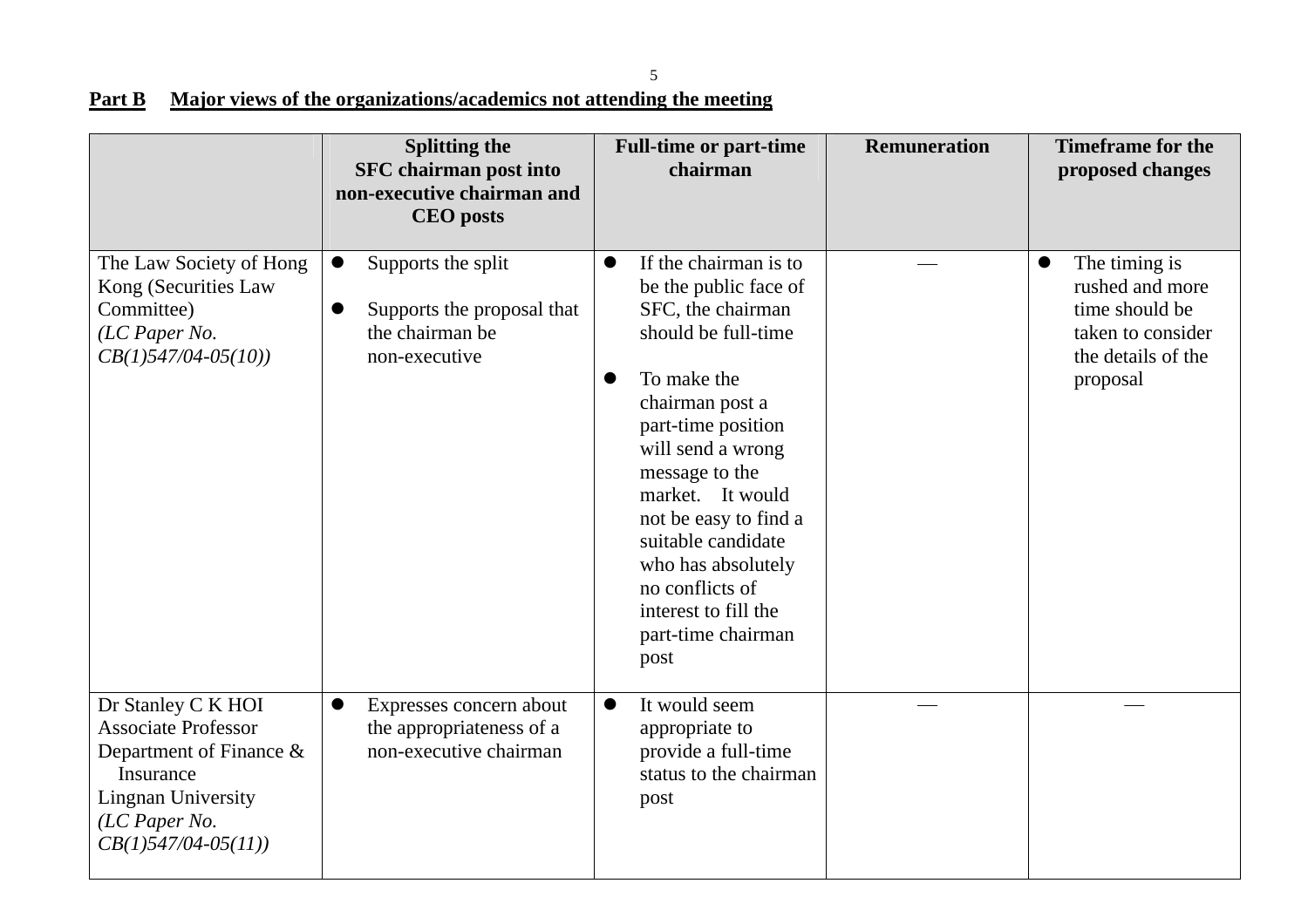|                                                                                                                                                                              | 6                                                                                                                                                               |                                                                                                           |                                                                                                                         |                                              |  |  |
|------------------------------------------------------------------------------------------------------------------------------------------------------------------------------|-----------------------------------------------------------------------------------------------------------------------------------------------------------------|-----------------------------------------------------------------------------------------------------------|-------------------------------------------------------------------------------------------------------------------------|----------------------------------------------|--|--|
|                                                                                                                                                                              | <b>Splitting the</b><br><b>SFC</b> chairman post into<br>non-executive chairman and<br><b>CEO</b> posts                                                         | <b>Full-time or part-time</b><br>chairman                                                                 | <b>Remuneration</b>                                                                                                     | <b>Timeframe for the</b><br>proposed changes |  |  |
| Hong Kong Exchanges<br>and Clearing Limited<br>(LC Paper No.<br>$CB(1)$ 547/04-05(12))                                                                                       | Not appropriate for HKEx<br>to comment on the<br>question of SFC's<br>chairmanship                                                                              |                                                                                                           |                                                                                                                         |                                              |  |  |
| Professor Stephen Y L<br><b>CHEUNG</b><br><b>Chair Professor</b><br>Department of Economics<br>& Finance<br>City University of HK<br>(LC Paper No.<br>$CB(1)$ 547/04-05(13)) | Splitting would bring<br>$\bullet$<br>about benefits to SFC                                                                                                     |                                                                                                           |                                                                                                                         |                                              |  |  |
| The Hong Kong<br><b>Association of Online</b><br><b>Brokers</b><br>(LC Paper No.<br>$CB(1)$ 547/04-05(14))                                                                   | Supports the splitting of<br>$\bullet$<br>functions, but bureaucracy<br>should not be brought into<br>the regulatory system by<br>the creation of a new post    |                                                                                                           |                                                                                                                         |                                              |  |  |
| Mr David M WEBB<br>$(LC$ Paper No.<br>$CB(1)$ 547/04-05(16))                                                                                                                 | What is proposed would<br>be negative to the<br>governance and<br>effectiveness of SFC<br>There is already a<br>separation of roles within<br>SFC: an executive | The chairman of a<br>$\bullet$<br>regulator can only<br>fulfill his role if he is<br>a full-time chairman | Any role which is<br>full-time, whether<br>it is called<br>executive or not,<br>deserves a<br>full-time<br>remuneration |                                              |  |  |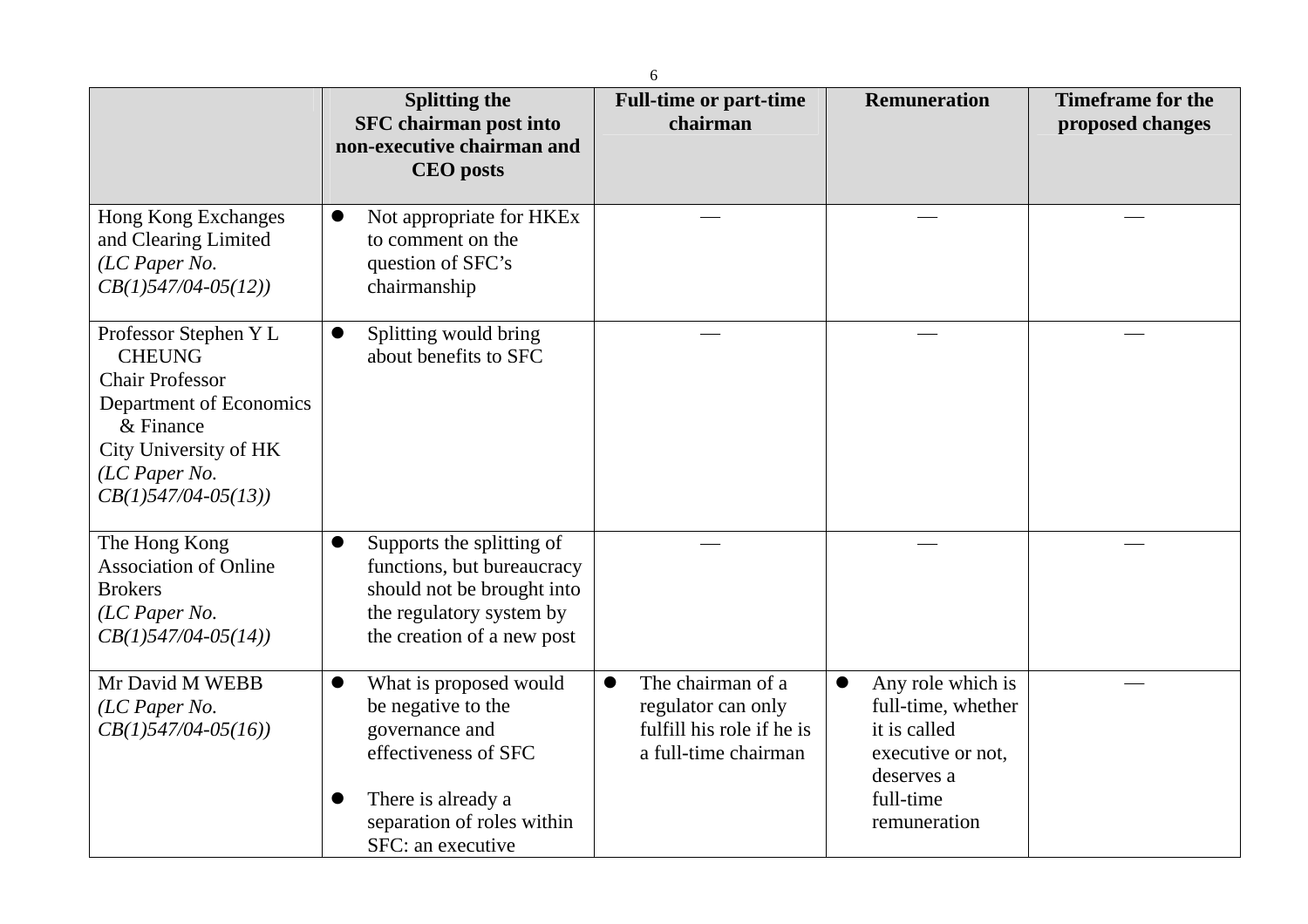|                                                                                                                                                             | <b>Splitting the</b><br><b>SFC</b> chairman post into<br>non-executive chairman and<br><b>CEO</b> posts                                                                                                                                            | <b>Full-time or part-time</b><br>chairman | <b>Remuneration</b>                                                                                                                                                                                                  | <b>Timeframe for the</b><br>proposed changes                                                                                                                                                                                        |
|-------------------------------------------------------------------------------------------------------------------------------------------------------------|----------------------------------------------------------------------------------------------------------------------------------------------------------------------------------------------------------------------------------------------------|-------------------------------------------|----------------------------------------------------------------------------------------------------------------------------------------------------------------------------------------------------------------------|-------------------------------------------------------------------------------------------------------------------------------------------------------------------------------------------------------------------------------------|
|                                                                                                                                                             | chairman and a Chief<br><b>Operations Officer</b>                                                                                                                                                                                                  |                                           |                                                                                                                                                                                                                      |                                                                                                                                                                                                                                     |
| Hong Kong Investment<br><b>Funds Association</b><br>(LC Paper No.<br>$CB(1)$ 547/04-05(17))                                                                 | Supports the splitting<br>proposal<br>A non-executive<br>chairman would have<br>more time to keep<br>abreast of the latest<br>developments in the<br>European Union and<br>would be in a better<br>position to map out the<br>appropriate policies |                                           |                                                                                                                                                                                                                      |                                                                                                                                                                                                                                     |
| Professor LOW<br>Chee-keong<br>Associate Professor in<br>Corporate Law<br>The Chinese University<br>of Hong Kong<br>(LC Paper No.<br>$CB(1)$ 547/04-05(18)) | Not in favour of the<br>proposal                                                                                                                                                                                                                   |                                           | The chairman of<br>$\bullet$<br>the Financial<br>Services<br>Authority in the<br><b>United Kingdom</b><br>draws a<br>substantial<br>salary and the<br>separation of the<br>post has<br>increased the<br>costs by the | The speed at<br>$\bullet$<br>which the<br>Administration is<br>seeking to<br>implement the<br>proposal may<br>expose it to the<br>type of oversight<br>that was evident<br>in the recent<br>deferment of the<br>listing of the Link |